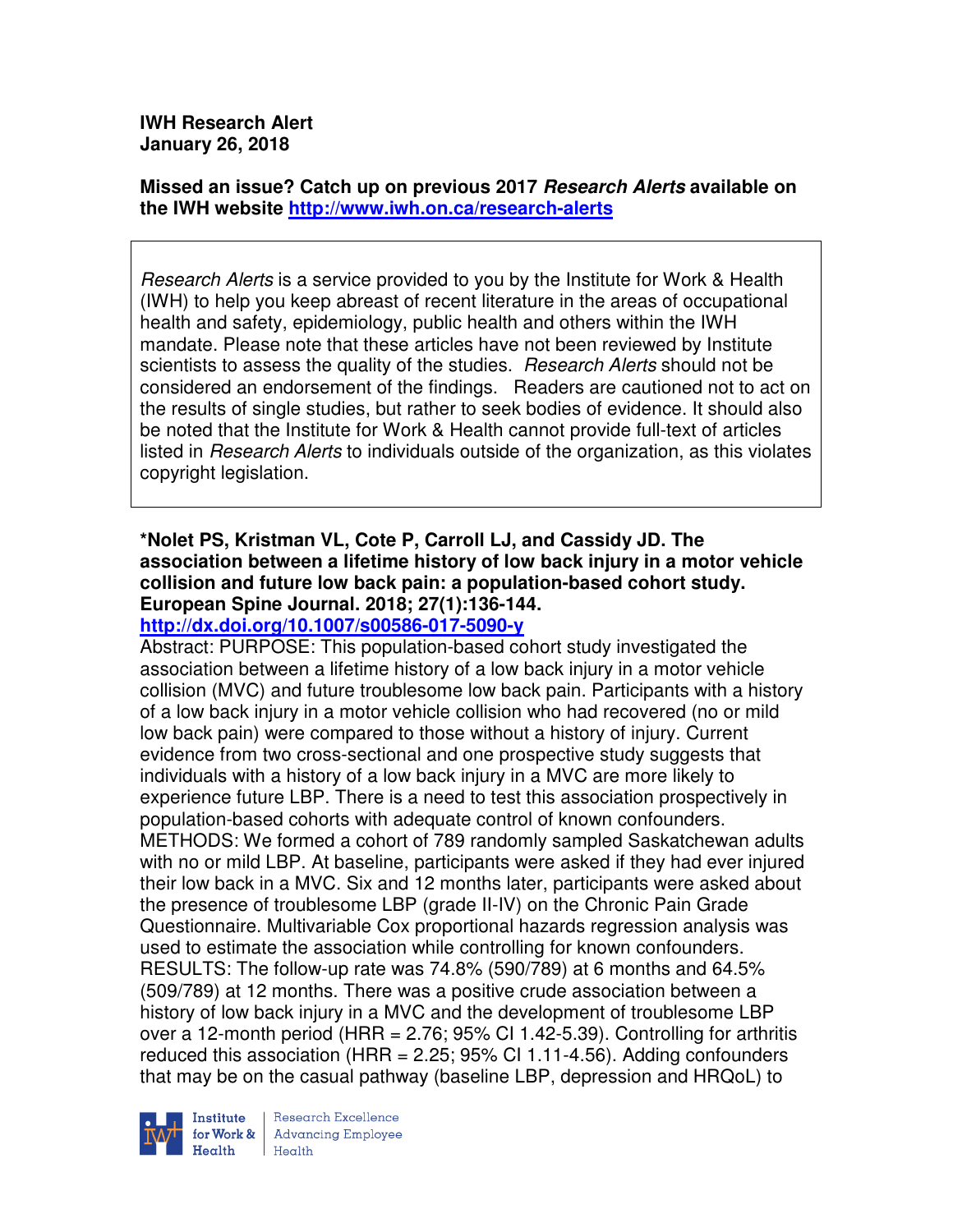the multivariable model further reduced the association (HRR = 2.20; 95% CI 1.04-4.68). CONCLUSION: Our analysis suggests that a history of low back injury in a MVC is a risk factor for developing future troublesome LBP. The consequences of a low back injury in a MVC can predispose individuals to experience recurrent episodes of low back pain

**Bumble JL, Carter EW, McMillan ED, and Manikas AS. Using community conversations to expand employment opportunities of people with disabilities in rural and urban communities. Journal of Vocational Rehabilitation. 2017; 47(1):65-78. http://dx.doi.org/10.3233/JVR-170883** 

**Butterworth J, Christensen J, and Flippo K. Partnerships in Employment: building strong coalitions to facilitate systems change for youth and young adults. Journal of Vocational Rehabilitation. 2017; 47(3):265-276. http://dx.doi.org/10.3233/JVR-170901** 

**Chao TK, Sun C, and Beach JR. Developing a tool for identifying high-risk employers for inspection. Occupational Medicine. 2017; 67(8):609-614. http://dx.doi.org/10.1093/occmed/kqx136** 

Abstract: Background: Workers' Compensation Board (WCB) data and other information are sometimes used to calculate an 'Occupational Health and Safety (OHS) index' as a way of identifying businesses considered 'high risk' to be inspected as part of enforcement work. However, no evidence on the validity of this index exists. Aims: To evaluate the performance of the Alberta OHS index, a 'score' based largely on WCB claims data, and to see if an index calculated using different information could perform better. Methods: Data from the Alberta Compliance Management Information System database, 2011-2015, and WCB claim database, 2007-2014, were retrieved. Issuing 'stop work' or 'stop use' orders in inspections was defined as a proxy of high-risk outcome. The performance of the current and a modified OHS index were assessed using receiver operating characteristics (ROC) and regression analyses. Results: In large employers, neither the current nor the modified OHS index was particularly effective in identifying 'high risk' employers with the area under the ROC curve (AROC) of 0.55 (95% confidence interval [CI] 0.52-0.57; P < 0.001) and 0.59 (95% CI 0.57-0.62;  $P < 0.001$ ), respectively. In small employers, neither index seemed very effective with an AROC of 0.54 (95% CI 0.53-0.56; P < 0.001) and 0.55 (95% CI 0.53-0.56;  $P < 0.001$ ), respectively. These results were consistent in subgroup analyses of assignments without specific initiatives, both in large and small employers. Conclusions: Neither the current nor a modified OHS index seemed to effectively identify high-risk employers. Heterogeneous results in large and small employers suggest that approaches to different-sized employers are appropriate

**Cichy KE, Leslie M, Rumrill PD, and Koch LC. Population aging and disability: implications for vocational rehabilitation practice. Journal of** 



Institute Research Excellence<br>for Work & Advancing Employee<br>Health Health  $H_{\text{eath}}$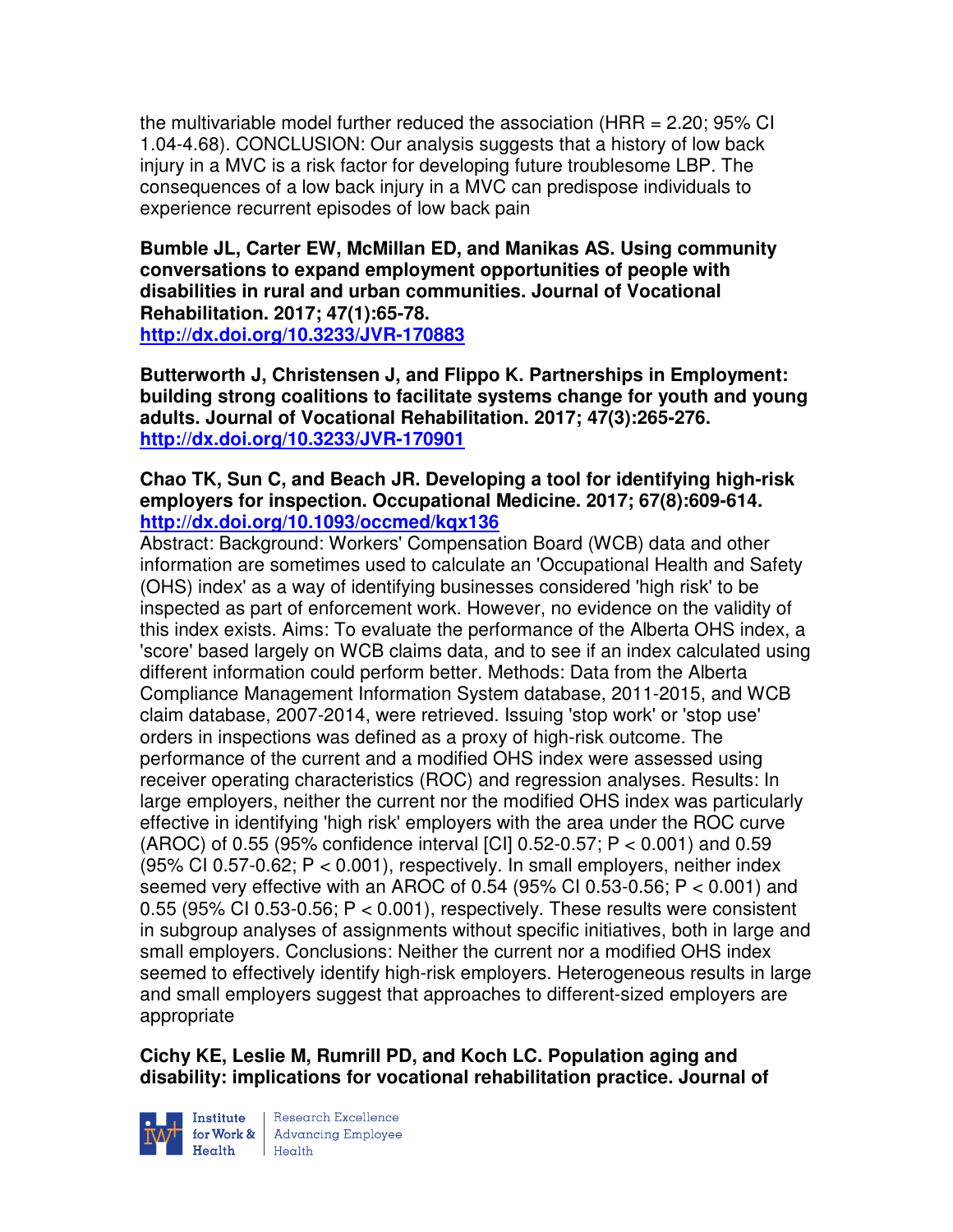**Vocational Rehabilitation. 2017; 47(2):185-196. http://dx.doi.org/10.3233/JVR-170894** 

**Cooper C, Booth A, Britten N, and Garside R. A comparison of results of empirical studies of supplementary search techniques and recommendations in review methodology handbooks: a methodological review. Systematic Reviews. 2017; 6(1):234.** 

**http://dx.doi.org/10.1186/s13643-017-0625-1 [open access]** Abstract: BACKGROUND: The purpose and contribution of supplementary search methods in systematic reviews is increasingly acknowledged. Numerous studies have demonstrated their potential in identifying studies or study data that would have been missed by bibliographic database searching alone. What is less certain is how supplementary search methods actually work, how they are applied, and the consequent advantages, disadvantages and resource implications of each search method. The aim of this study is to compare current practice in using supplementary search methods with methodological guidance. METHODS: Four methodological handbooks in informing systematic review practice in the UK were read and audited to establish current methodological guidance. Studies evaluating the use of supplementary search methods were identified by searching five bibliographic databases. Studies were included if they (1) reported practical application of a supplementary search method (descriptive) or (2) examined the utility of a supplementary search method (analytical) or (3) identified/explored factors that impact on the utility of a supplementary method, when applied in practice. RESULTS: Thirty-five studies were included in this review in addition to the four methodological handbooks. Studies were published between 1989 and 2016, and dates of publication of the handbooks ranged from 1994 to 2014. Five supplementary search methods were reviewed: contacting study authors, citation chasing, handsearching, searching trial registers and web searching. CONCLUSIONS: There is reasonable consistency between recommended best practice (handbooks) and current practice (methodological studies) as it relates to the application of supplementary search methods. The methodological studies provide useful information on the effectiveness of the supplementary search methods, often seeking to evaluate aspects of the method to improve effectiveness or efficiency. In this way, the studies advance the understanding of the supplementary search methods. Further research is required, however, so that a rational choice can be made about which supplementary search strategies should be used, and when

**Fevre R. Why work is so problematic for people with disabilities and longterm health problems. Occupational Medicine. 2017; 67(8):593-595. http://dx.doi.org/10.1093/occmed/kqx072** 

**Fimland MS, Vie G, Holtermann A, Krokstad S, and Nilsen TIL. Occupational and leisure-time physical activity and risk of disability pension: prospective data from the HUNT Study, Norway. Occupational & Environmental Medicine. 2018; 75(1):23-28.** 



Institute Research Excellence<br>
for Work & Advancing Employee<br>
Health Health  $Heath$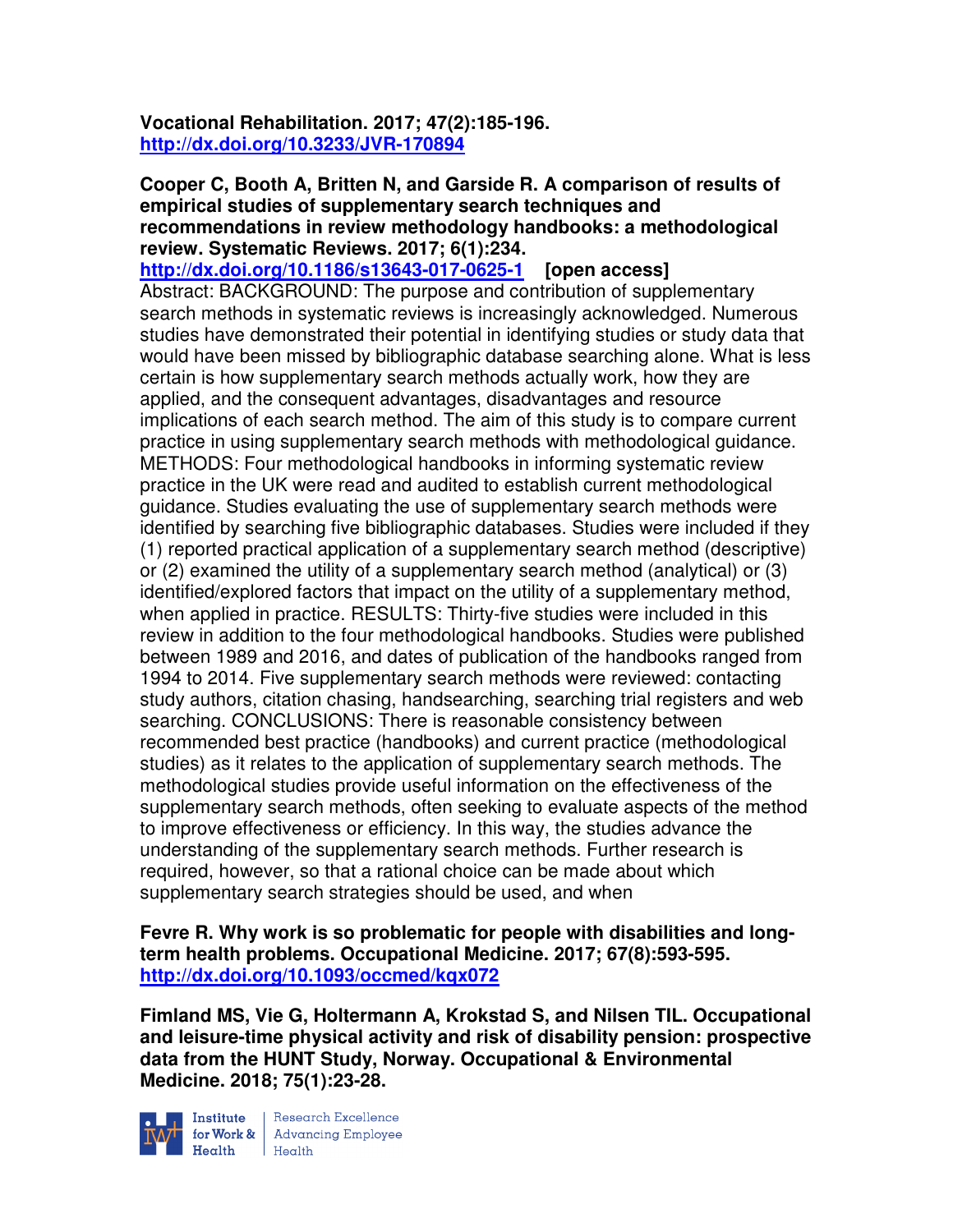### **http://dx.doi.org/10.1136/oemed-2017-104320 [open access]**

Abstract: OBJECTIVES: To prospectively investigate the association between occupational physical activity (OPA) and disability pension due to musculoskeletal cause, mental cause or any cause. We also examined the combined association of OPA and leisure-time physical activity (LTPA) with disability pension. METHODS: A population-based cohort study in Norway on 32 362 persons aged 20-65 years with questionnaire data on OPA and LTPA that were followed up for incident disability pension through the National Insurance Database. We used Cox regression to estimate adjusted HRs with 95% CIs. RESULTS: During a follow-up of 9.3 years, 3837 (12%) received disability pension. Compared with people with mostly sedentary work, those who performed much walking, much walking and lifting, and heavy physical work had HRs of 1.26 (95% CI 1.16 to 1.38), 1.44 (95% CI 1.32 to 1.58) and 1.48 (95% CI 1.33 to 1.70), respectively. These associations were stronger for disability pension due to musculoskeletal disorders, whereas there was no clear association between OPA and risk of disability pension due to mental disorders. People with high OPA and low LTPA had a HR of 1.77 (95% CI 1.58 to 1.98) for overall disability pension and HR of 2.56 (95% CI 2.10 to 3.11) for disability pension due to musculoskeletal disorders, versus low OPA and high LTPA. CONCLUSIONS: We observed a positive association between OPA and risk of disability pension due to all causes and musculoskeletal disorders, but not for mental disorders. Physical activity during leisure time reduced some, but not all of the unfavourable effect of physically demanding work on risk of disability pension

#### **Gregorius S, Dean L, Cole DC, and Bates I. The peer review process for awarding funds to international science research consortia: a qualitative developmental evaluation [version 2]. F1000Research. 2017; 6:1808. http://dx.doi.org/10.12688/f1000research.12496.2**

Abstract: Background: Evaluating applications for multi-national, multidisciplinary, dual-purpose research consortia is highly complex. There has been little research on the peer review process for evaluating grant applications and almost none on how applications for multi-national consortia are reviewed. Overseas development investments are increasingly being channelled into international science consortia to generate high-quality research while simultaneously strengthening multi-disciplinary research capacity. We need a better understanding of how such decisions are made and their effectiveness. Methods: An award-making institution planned to fund 10 UK-Africa research consortia. Over two annual rounds, 34 out of 78 eligible applications were shortlisted and reviewed by at least five external reviewers before final selections were made by a face-to-face panel. We used an innovative approach involving structured, overt observations of award-making panel meetings and semistructured interviews with panel members to explore how assessment criteria concerning research quality and capacity strengthening were applied during the peer review process. Data were coded and analysed using pre-designed



Research Excellence for Work & | Advancing Employee Health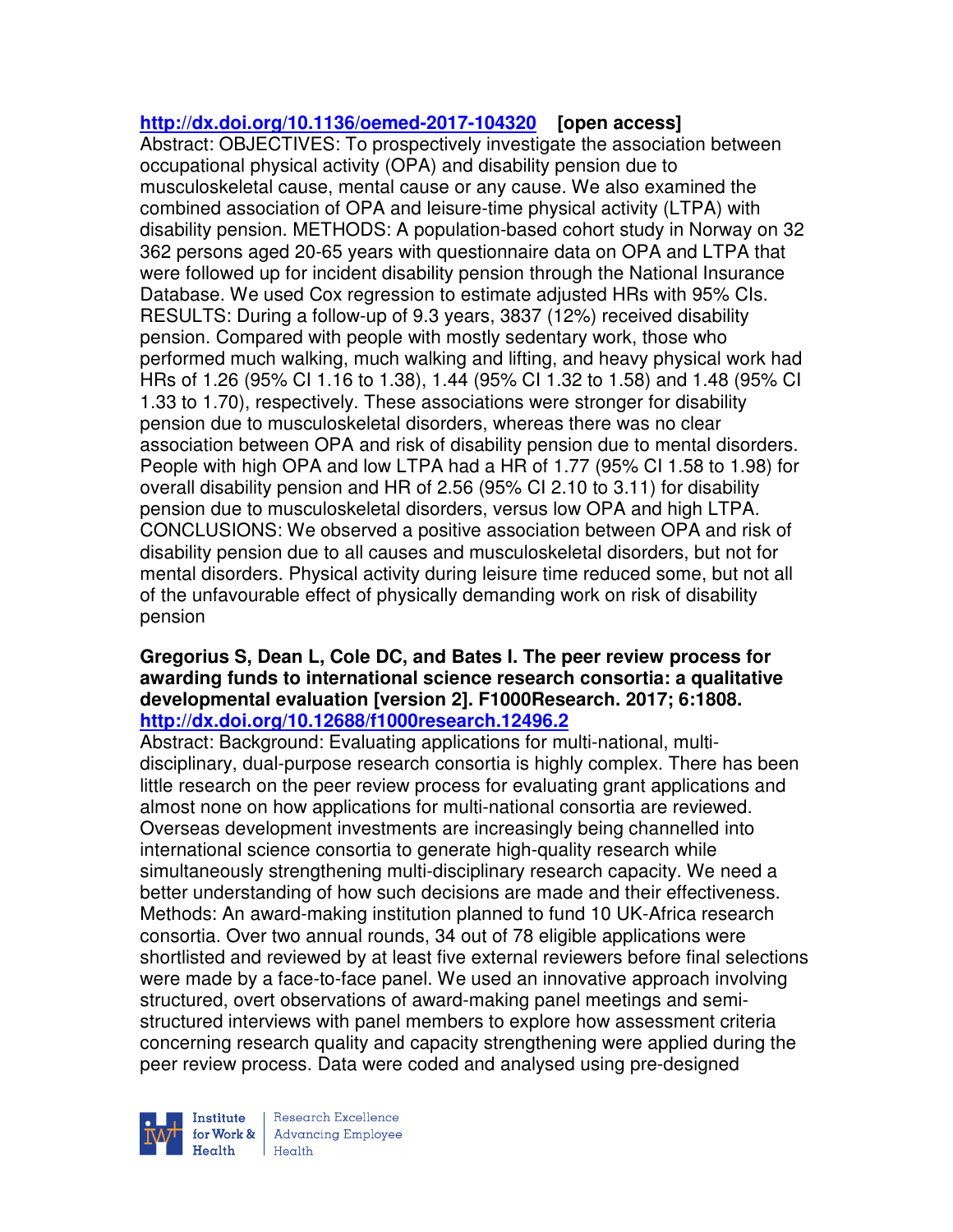matrices which incorporated categories relating to the assessment criteria. Results: In general the process was rigorous and well-managed. However, lack of clarity about differential weighting of criteria and variations in the panel's understanding of research capacity strengthening resulted in some inconsistencies in use of the assessment criteria. Using the same panel for both rounds had advantages, in that during the second round consensus was achieved more quickly and the panel had increased focus on development aspects. Conclusion: Grant assessment panels for such complex research applications need to have topic- and context-specific expertise. They must also understand research capacity issues and have a flexible but equitable and transparent approach. This study has developed and tested an approach for evaluating the operation of such panels and has generated lessons that can promote coherence and transparency among grant-makers and ultimately make the award-making process more effective

# **Hall AL, Franche RL, and Koehoorn M. Examining exposure assessment in shift work research: a study on depression among nurses. Annals of Work Exposures and Health. 2018; [Epub ahead of print].**

## **http://dx.doi.org/10.1093/annweh/wxx103**

Abstract: Introduction: Coarse exposure assessment and assignment is a common issue facing epidemiological studies of shift work. Such measures ignore a number of exposure characteristics that may impact on health, increasing the likelihood of biased effect estimates and masked exposureresponse relationships. To demonstrate the impacts of exposure assessment precision in shift work research, this study investigated relationships between work schedule and depression in a large survey of Canadian nurses. Methods: The Canadian 2005 National Survey of the Work and Health of Nurses provided the analytic sample  $(n = 11450)$ . Relationships between work schedule and depression were assessed using logistic regression models with high, moderate, and low-precision exposure groupings. The high-precision grouping described shift timing and rotation frequency, the moderate-precision grouping described shift timing, and the low-precision grouping described the presence/absence of shift work. Final model estimates were adjusted for the potential confounding effects of demographic and work variables, and bootstrap weights were used to generate sampling variances that accounted for the survey sample design. Results: The high-precision exposure grouping model showed the strongest relationships between work schedule and depression, with increased odds ratios [ORs] for rapidly rotating (OR = 1.51, 95% confidence interval  $|CI|$  = 0.91-2.51) and undefined rotating ( $OR = 1.67$ ,  $95\%$  CI = 0.92-3.02) shift workers, and a decreased OR for depression in slow rotating (OR =  $0.79$ ,  $95\%$  CI =  $0.57-1.08$ ) shift workers. For the low- and moderate-precision exposure grouping models, weak relationships were observed for all work schedule categories (OR range 0.95 to 0.99). Conclusions: Findings from this study support the need to consider and collect the data required for precise and conceptually driven exposure assessment and assignment in future studies of shift work and health. Further

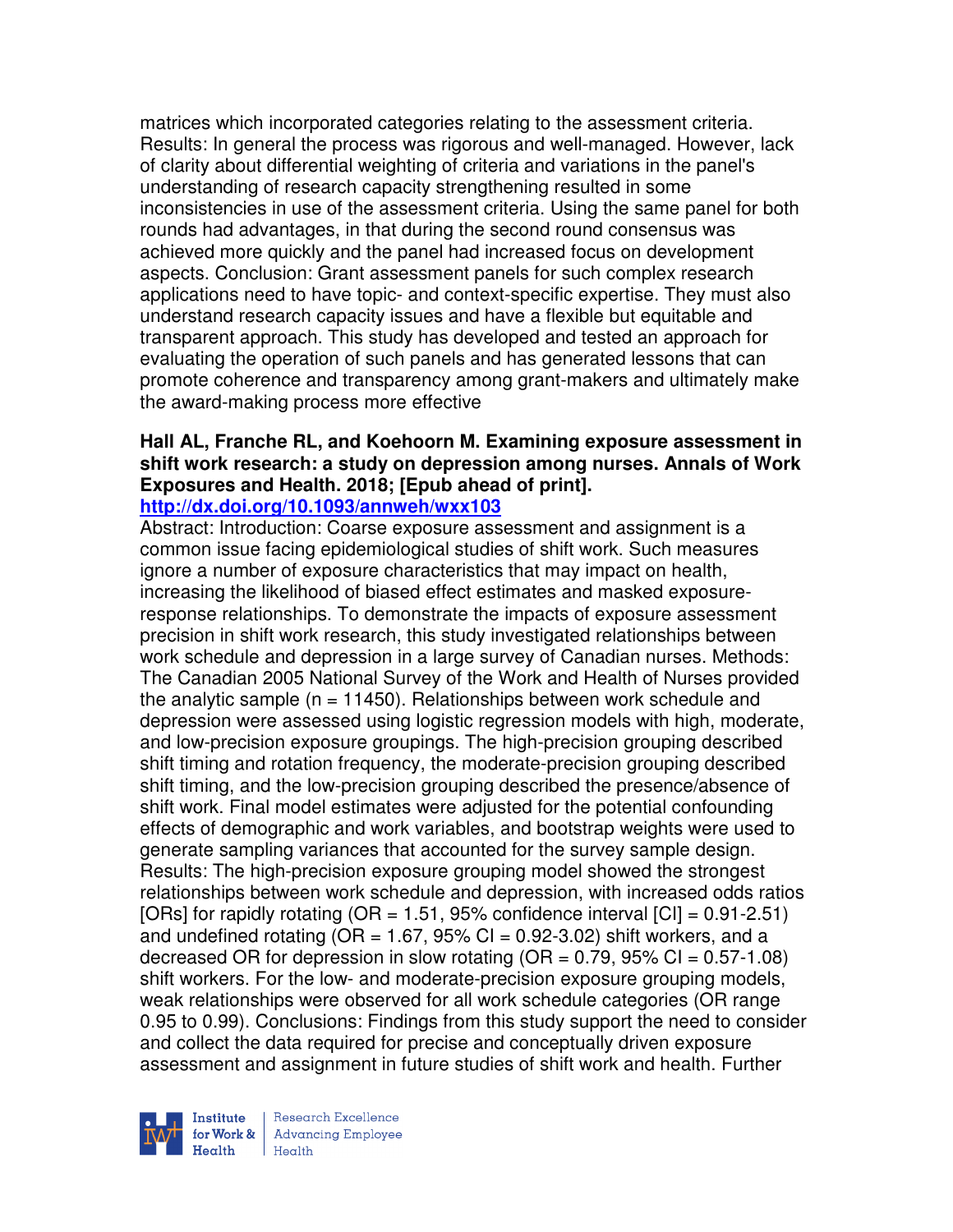research into the effects of shift rotation frequency on depression is also recommended

#### **Hartfiel N, Clarke G, Havenhand J, Phillips C, and Edwards RT. Costeffectiveness of yoga for managing musculoskeletal conditions in the workplace. Occupational Medicine. 2017; 67(9):687-695. http://dx.doi.org/10.1093/occmed/kqx161**

Abstract: Background: Back pain and musculoskeletal conditions negatively affect the health-related quality of life (HRQL) of employees and generate substantial costs to employers. Aims: To assess the cost-effectiveness of yoga for managing musculoskeletal conditions. Methods: A randomized controlled trial evaluated an 8-week yoga programme, with a 6-month follow-up, for National Health Service (NHS) employees. Effectiveness in managing musculoskeletal conditions was assessed using repeated-measures generalized linear modelling for the Roland-Morris Disability Questionnaire (RDQ) and the Keele STarT Back Screening Tool. Cost-effectiveness was determined using area-under-the-curve linear regression for assessing HRQL from healthcare and societal perspectives. The incremental cost per quality-adjusted life year (QALY) was also calculated. Sickness absence was measured using electronic staff records at 6 months. Results: There were 151 participants. At 6 months, mean differences between groups favouring yoga were observed for RDQ [-0.63 (95% CI, -1.78, 0.48)], Keele STarT [-0.28 (95% CI, -0.97, 0.07)] and HRQL (0.016 QALY gain). From a healthcare perspective, yoga yielded an incremental cost-effectiveness ratio of pound2103 per QALY. Given a willingness to pay for an additional QALY of pound20 000, the probability of yoga being cost-effective was 95%. From a societal perspective, yoga was the dominant treatment compared with usual care. At 6 months, electronic staff records showed that yoga participants missed a total of 2 working days due to musculoskeletal conditions compared with 43 days for usual care participants. Conclusions: Yoga for NHS employees may enhance HRQL, reduce disability associated with back pain, lower sickness absence due to musculoskeletal conditions and is likely to be cost-effective

**Ioannidis J. Next-generation systematic reviews: prospective metaanalysis, individual-level data, networks and umbrella reviews. British Journal of Sports Medicine. 2017; 51(20):1456-1458. http://dx.doi.org/10.1136/bjsports-2017-097621** 

**Kaldo V, Lundin A, Hallgren M, Kraepelien M, Strid C, Ekblom O, Lavebratt C, Lindefors N, Ojehagen A, and Forsell Y. Effects of internet-based cognitive behavioural therapy and physical exercise on sick leave and employment in primary care patients with depression: two subgroup analyses. Occupational & Environmental Medicine. 2018; 75(1):52-58. http://dx.doi.org/10.1136/oemed-2017-104326 [open access]** Abstract: OBJECTIVES: Depression can negatively impact work capacity, but treatment effects on sick leave and employment are unclear. This study evaluates if internet-based cognitive behavioural therapy (ICBT) or physical



Institute Research Excellence<br>for Work & Advancing Employee Health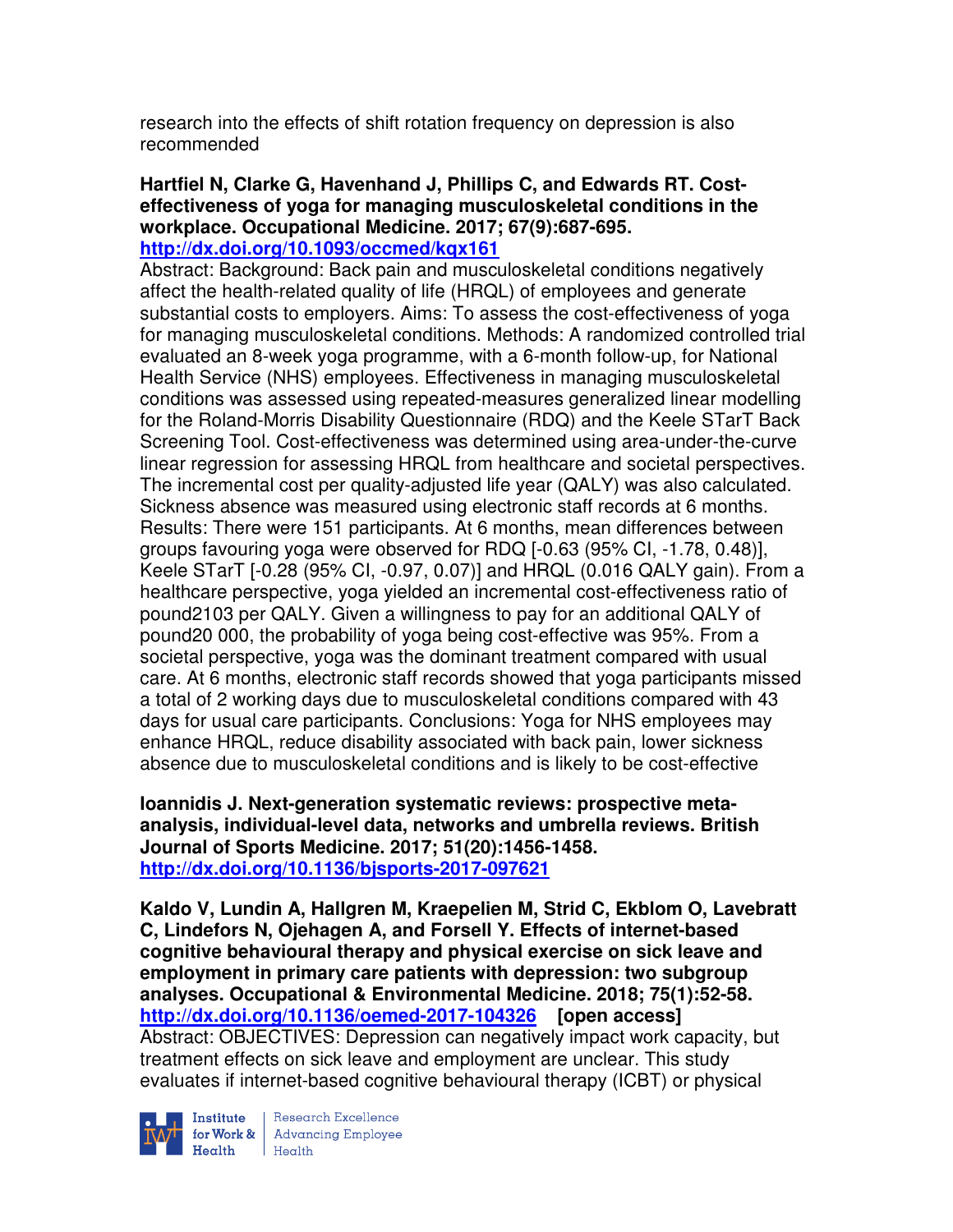exercise (PE), with already reported positive effects on clinical outcome and short-term work ability, has better effects on employment, sick leave and longterm work ability compared with treatment as usual (TAU) for depressed primary care patients (German clinical trials: DRKS00008745). METHODS: After randomisation and exclusion of patients not relevant for work-related analysis, patients were divided into two subgroups: initially unemployed (total n=118) evaluated on employment, and employed (total n=703) evaluated on long-term sick leave. Secondary outcomes were self-rated work ability and average number of sick days per month evaluated for both subgroups. Assessments (self-reports) were made at baseline and follow-up at 3 and 12 months. RESULTS: For the initially unemployed subgroup, 52.6% were employed after 1 year (response rate 82%). Both PE (risk ratio (RR)=0.44; 95% CI 0.23 to 0.87) and ICBT (RR=0.37; 95% CI 0.16 to 0.84) showed lower rates compared with TAU after 3 months, but no difference was found after 1 year (PE: RR=0.97; 95% CI 0.69 to 1.57; ICBT: RR=1.23; 95% CI 0.72 to 2.13). For those with initial employment, long-term sick leave (response rate 75%) decreased from 7.8% to 6.5%, but neither PE (RR=1.4; 95% CI 0.52 to 3.74) nor ICBT (RR=0.99; 95% CI 0.39 to 2.46) decreased more than TAU, although a temporary positive effect for PE was found. All groups increased self-rated work ability with no differences found. CONCLUSIONS: No long-term effects were found for the initially unemployed on employment status or for the initially employed on sick leave. New types of interventions need to be explored

## **Laukkala T, Heikinheimo S, Vuokko A, Junttila IS, and Tuisku K. Subjective and objective measures of function and return to work: an observational study with a clinical psychiatric cohort. Social Psychiatry and Psychiatric Epidemiology. 2017; [Epub ahead of print].**

## **http://dx.doi.org/10.1007/s00127-017-1479-5**

Abstract: PURPOSE: To evaluate the association between two measurement tools (Social and Occupational Functioning Assessment Scale, SOFAS and Sheehan Disability Scale, SDS), returning to work (RTW) and their intercorrelation. METHODS: 132 psychiatric patients referred to assessment of work ability participated. The association between SOFAS and SDS Work to RTW were assessed by logistic regression. Inter-correlations between SOFAS and SDS were assessed with the Spearman's rho correlation coefficient. RESULTS: SOFAS and SDS Work scores were associated with a 1-year RTW and SOFAS and SDS were inter-correlated. CONCLUSIONS: When assigning the ability to work, both subjective and objective measures of function predict RTW

**Louwerse I, Huysmans MA, van Rijssen HJ, van der Beek AJ, and Anema JR. Characteristics of individuals receiving disability benefits in the Netherlands and predictors of leaving the disability benefit scheme: a retrospective cohort study with five-year follow-up. BMC Public Health. 2018; 18(1):157.** 

**http://dx.doi.org/10.1186/s12889-018-5068-7 [open access]**



Research Excellence for Work & | Advancing Employee  $H_{\text{each}}$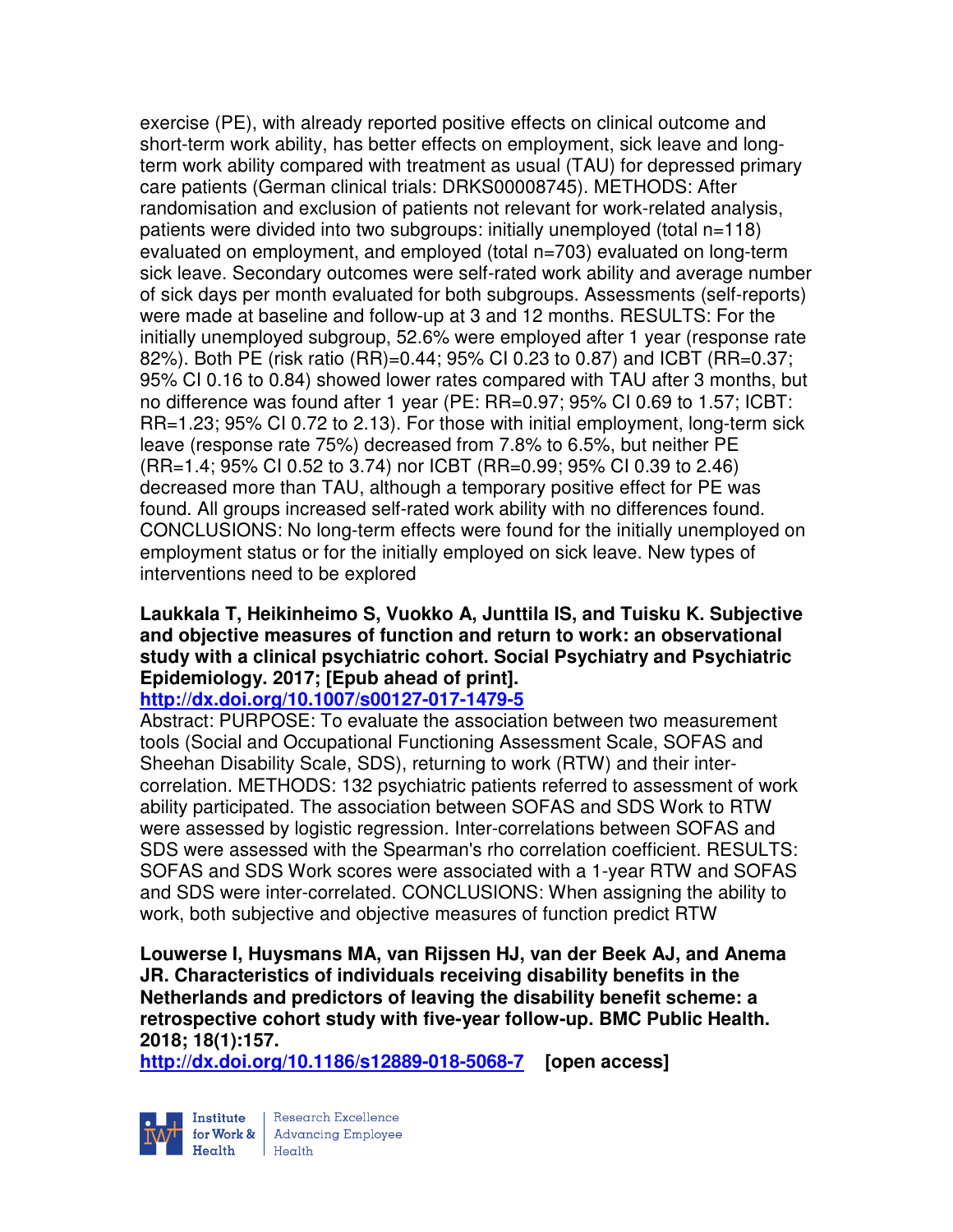Abstract: BACKGROUND: Today, work disability is one of the greatest social and labour market challenges for policy makers in most OECD countries, where on average, about 6% of the working-age population relies on disability benefits. Understanding of factors associated with long-term work disability may be helpful to identify groups of individuals at risk for disability benefit entitlement or continuing eligibility, and to develop effective interventions for these groups. The purpose of this study is to provide insight into the main diagnoses of workers who qualify for disability benefits and how these diagnoses differ in age, gender and education. Using a five-year follow-up, we examined the duration of disability benefits and how durations differ among individuals with various characteristics. METHODS: We performed a cohort study of 31,733 individuals receiving disability benefits from the Dutch Social Security Institute (SSI) with a five-year follow-up. Data were collected from SSI databases. Information about disorders was assessed by an insurance physician upon benefit application. These data were used to test for significant relationships among socio-demographics, main diagnoses and comorbidity, and disability benefit entitlement and continuing eligibility. RESULTS: Mental disorders were the most frequent diagnosis for individuals claiming work disability. Diagnoses differed among age groups and education categories. Mental disorders were the main diagnosis for work disability for younger and more highly educated individuals, and physical disorders (generally musculoskeletal, cardiovascular and cancer) were the main diagnosis for older and less educated individuals. In 82% of the claims, the duration of disability benefit was five years or more after approval. Outflow was lowest for individuals with (multiple) mental disorders and those with comorbidity of mental and physical disorders, and highest for individuals with (multiple) physical disorders. CONCLUSIONS: The main diagnosis for persons entitled to disability benefits was mental health problems, especially for young women. In a five-year follow-up, claim duration for disability benefits was long lasting for most claimants

**Morissette R. Barriers to labour mobility in Canada: survey-based evidence. Economic Insights. 2017; (76):1-6. [Statistics Canada, Catalogue no. 11-626-X - No. 076]** 

**http://www.statcan.gc.ca/pub/11-626-x/11-626-x2017076-eng.pdf** 

**Morissette R. The effect of labour demand on regional demographics. Economic Insights. 2018; (79):1-8. [Statistics Canada, Catalogue no. 11-626- X - No. 079]** 

**http://www.statcan.gc.ca/pub/11-626-x/11-626-x2018079-eng.pdf** 

**Nigatu YT and Wang J. The combined effects of job demand and control, effort-reward imbalance and work-family conflicts on the risk of major depressive episode: a 4-year longitudinal study. Occupational & Environmental Medicine. 2018; 75(1):6-11.** 

**http://dx.doi.org/10.1136/oemed-2016-104114** 

Abstract: PURPOSE: Work-related psychosocial factors may precipitate the



Institute Research Excellence<br>for Work & Advancing Employee<br>Health Health Health Health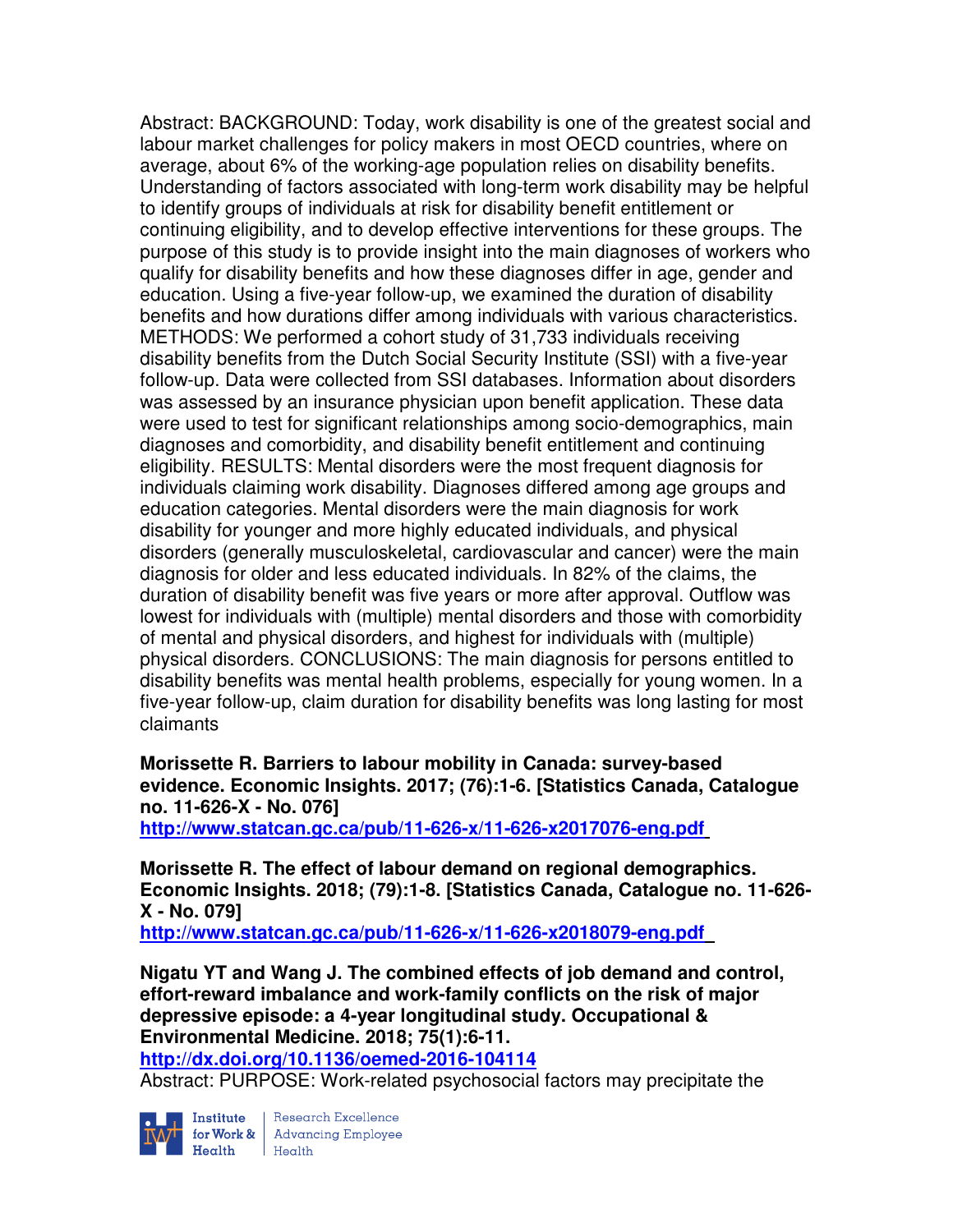onset of depression. In occupational mental health research, there are three widely used theoretical models, namely, job demand and control (JD-C), effortreward imbalance (ERI) and work-family conflicts (WFC). However, the interaction between these models and their combined effect on the risk of major depression in the workplace is largely unknown. The aim of this study is to examine the longitudinal combined effects of JD-C, ERI and WFC on the risk of major depression in the working population. METHODS: Longitudinal data (2008- 2013) were collected on randomly selected participants (n=4200) from the working population of the province of Alberta, Canada, at baseline and 1-, 2-, 3 and 4-year follow-up. Data about JD-C, ERI, WFC and major depression were collected by trained interviewers using a computer-assisted telephone interviewing method. Generalised estimating equations for longitudinal modelling were used. RESULTS: There was an independent association between high ERI and high WFC at tx and major depression at tx+1 (OR 1.56, 95% CI 1.25 to 1.96; OR 1.33, 95% CI 1.16 to 1.52), respectively. The combined effects of JD-C and ERI, ERI and WFC, and WFC and JD-C on the risk of major depression were as follows: OR 1.71, 95% CI 1.22 to 2.42, OR 2.47, 95% CI 1.99 to 3.49 and OR 2.21, 95% CI 1.48 to 3.30, respectively. The relative excess risks attributable to the interactions were statistically non-significant. CONCLUSIONS: Work-related psychosocial factors are associated with increased risk of major depression over time, but their combined effect is not synergistic. The effects of the factors depicted in the three occupational health models on the risk of major depression appear to be additive

**Papakonstantinou D and Papadopoulos K. The impact of information on employers' attitudes towards employees with visual impairments. Journal of Vocational Rehabilitation. 2017; 47(1):99-107. http://dx.doi.org/10.3233/JVR-170886** 

**Reed KS, Meade M, Jarnecke M, Rumrill P, and Krause JS. Disclosing disability in the employment setting: perspectives from workers with multiple sclerosis. Journal of Vocational Rehabilitation. 2017; 47(2):175- 184.** 

**http://dx.doi.org/10.3233/JVR-170893** 

**Schaap R, de Wind A, Coenen P, Proper K, and Boot C. The effects of exit from work on health across different socioeconomic groups: a systematic literature review. Social Science & Medicine. 2017; 198:36-45. http://dx.doi.org/10.1016/j.socscimed.2017.12.015** 

Abstract: Exit from work leads to different effects on health, partially depending on the socioeconomic status (SES) of people in the work exit. Several studies on the effects of exit from work on health across socioeconomic groups have been performed, but results are conflicting. The aim of this review is to systematically review the available evidence regarding the effects of exit from work on health in high and low socioeconomic groups. A systematic literature search was conducted using Pubmed, Embase, Web of Science, CINAHL and PsycINFO.



Institute Research Excellence<br>for Work & Advancing Employee  $H_{\text{each}}$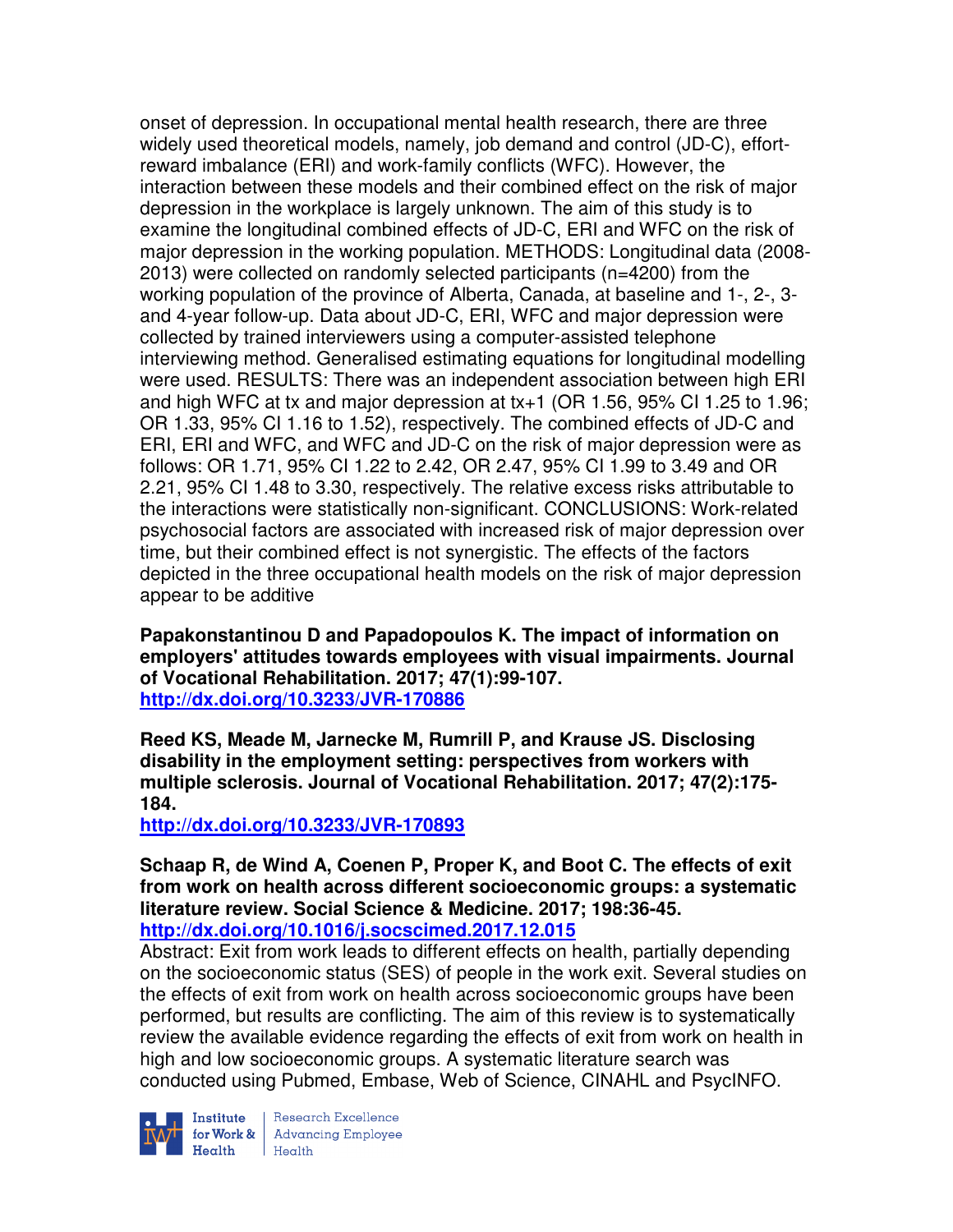Search terms related to exit from work, health, SES and design (prospective or retrospective). Articles were included if they focused on: exit from work (early/statutory retirement, unemployment or disability pension); health (general, physical or mental health and/or health behaviour); SES (educational, occupational and/or income level); and inclusion of stratified or interaction analyses to determine differences across socioeconomic groups. This search strategy resulted in 22 studies. For general, physical or mental health and health behaviour, 13 studies found more positive effects of exit from work on health among employees with a higher SES compared to employees with a lower SES. These effects were mainly found after early/statutory retirement. In conclusion, the effects of exit from work, or more specific the effects of early/statutory retirement on health are different across socioeconomic groups. However, the findings of this review should be interpreted with caution as the studies used heterogeneous health outcomes and on each health outcome a limited number of studies was included. Yet, the positive effects of exit from work on health are mainly present in higher socioeconomic groups. Therefore, public health policies should focus on improving health of employees with a lower SES, in particular after exit from work to decrease health inequalities

#### **Sundstrup E, Hansen AM, Mortensen EL, Poulsen OM, Clausen T, Rugulies R, Moller A, and Andersen LL. Retrospectively assessed psychosocial working conditions as predictors of prospectively assessed sickness absence and disability pension among older workers. BMC Public Health. 2018; 18(1):149.**

#### **http://dx.doi.org/10.1186/s12889-018-5047-z [open access]**

Abstract: BACKGROUND: The aim was to explore the association between retrospectively assessed psychosocial working conditions during working life and prospectively assessed risk of sickness absence and disability pension among older workers. METHODS: The prospective risk of register-based long-term sickness absence (LTSA) and disability pension was estimated from exposure to 12 different psychosocial work characteristics during working life among 5076 older workers from the CAMB cohort (Copenhagen Aging and Midlife Biobank). Analyses were censored for competing events and adjusted for age, gender, physical work environment, lifestyle, education, and prior LTSA. RESULTS: LTSA was predicted by high levels of cognitive demands (HR 1.31 (95% CI 1.10- 1.56)), high levels of emotional demands (HR 1.26 (95% CI 1.07-1.48)), low levels of influence at work (HR 1.30 (95% CI 1.03-1.64)), and high levels of role conflicts (HR 1.34 (95% CI 1.09-1.65)). Disability pension was predicted by low levels of influence at work (HR 2.73 (95% CI 1.49-5.00)) and low levels of recognition from management (HR 2.04 (95% CI 1.14-3.67)). CONCLUSIONS: This exploratory study found that retrospectively assessed high cognitive demands, high and medium emotional demands, low influence at work, low recognition from management, medium role clarity, and high role conflicts predicted LTSA and/or disability pension



Research Excellence for Work & | Advancing Employee Health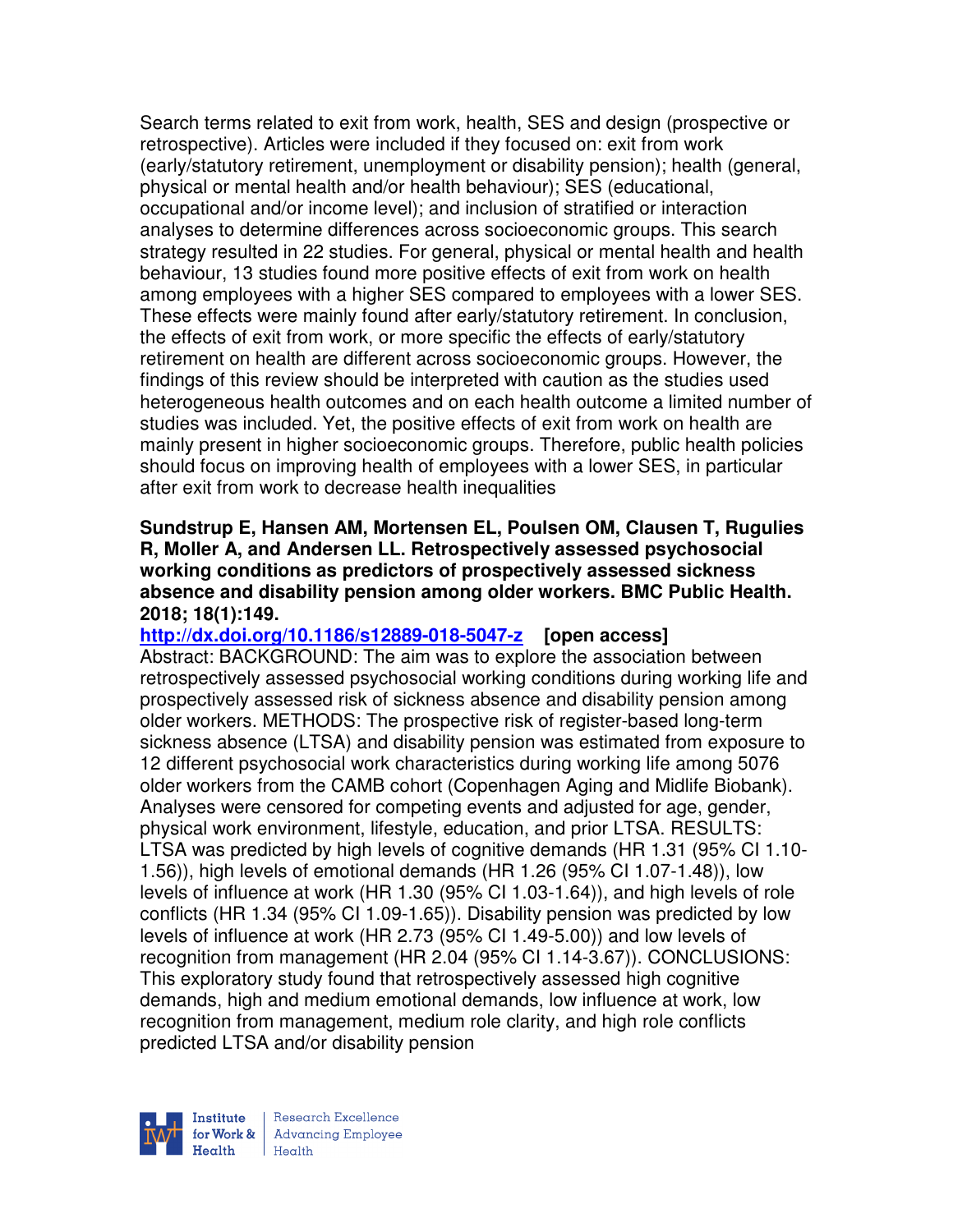**Tucker K, Feng H, Gruman C, and Crossen L. Improving competitive integrated employment for youth and young adults with disabilities: findings from an evaluation of eight Partnerships in Employment Systems Change Projects. Journal of Vocational Rehabilitation. 2017; 47(3):277-294. http://dx.doi.org/10.3233/JVR-170902** 

**Wang S, Sanderson K, Venn A, Dwyer T, and Gall S. Association between childhood health, socioeconomic and school-related factors and effortreward imbalance at work: a 25-year follow-up study. Occupational & Environmental Medicine. 2018; 75(1):37-45.** 

## **http://dx.doi.org/10.1136/oemed-2017-104308**

Abstract: OBJECTIVES: Stress pathways can have origins in childhood, but few early predictors have been explored in relation to adult job stress. This study examined whether childhood school, health or socioeconomic factors were associated with adult job stress. METHODS: Data came from the Childhood Determinants of Adult Health study that began in 1985 with children aged 7-15 years who reported effortreward imbalance (ERI) scales at ages 31-41 years. Linear regression assessed the association between childhood factors and adult ERI adjusted for age and socioeconomic position (SEP) in childhood and adulthood. RESULTS: There were between 999 and 1390 participants in each analysis. Lower adulthood ERI, indicating less job stress, was predicted by several school-related factors in men. For example, each higher category of learner self-concept was associated with a 19% (95% CI - 32% to 6%) reduction in adult ERI, and each unit increase in academic attainment was associated with a 15% (95% CI -28% to 3%) reduction in adult ERI. Childhood health was associated with adult ERI. For example, in women, overweight children had 14% (95% CI 5% to 22%) higher adult ERI scores compared with healthy weight children, and each unit of negative affect was associated with 2% (95% CI 1% to 4%) increase in adult ERI. Adult SEP had no effect on these associations for men but explained some of the effect in women. Childhood SEP had inconsistent associations with adult ERI. CONCLUSION: Our findings suggest that a range of childhood socioeconomic, school- and health-related factors might contribute to the development of job stress in adulthood

#### **Wienert J, Spanier K, Radoschewski FM, and Bethge M. Work ability, effortreward imbalance and disability pension claims. Occupational Medicine. 2017; 67(9):696-702.**

## **http://dx.doi.org/10.1093/occmed/kqx164**

Abstract: Background: Effort-reward imbalance (ERI) and self-rated work ability are known independent correlates and predictors of intended disability pension claims. However, little research has focused on the interrelationship between the three and whether self-rated work ability mediates the relationship between ERI and intended disability pension claims. Aims: To investigate whether self-rated work ability mediates the association between ERI and intended disability pension claims. Methods: Baseline data from participants of the Third German



Research Excellence for Work & | Advancing Employee Health